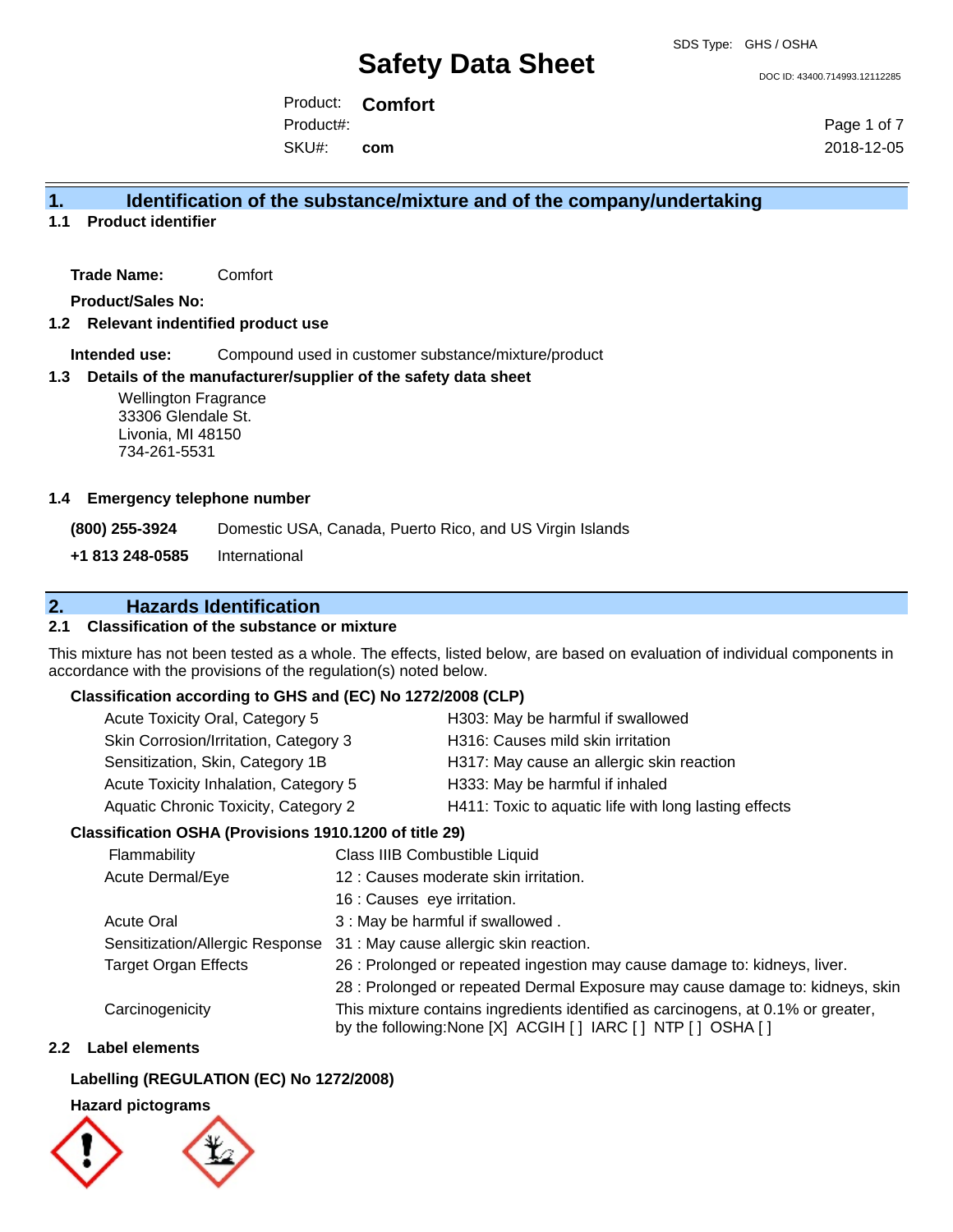DOC ID: 43400.714993.12112285

Product: **Comfort** SKU#: Product#: **com**

Page 2 of 7 2018-12-05

| <b>Signal Word: Warning</b>     |                                                                         |
|---------------------------------|-------------------------------------------------------------------------|
| <b>Hazard statments</b>         |                                                                         |
| H <sub>303</sub>                | May be harmful if swallowed                                             |
| H316                            | Causes mild skin irritation                                             |
| H317                            | May cause an allergic skin reaction                                     |
| H333                            | May be harmful if inhaled                                               |
| H411                            | Toxic to aquatic life with long lasting effects                         |
| <b>Precautionary Statements</b> |                                                                         |
| <b>Prevention:</b>              |                                                                         |
| P <sub>272</sub>                | Contaminated work clothing should not be allowed out of the workplace   |
| P <sub>273</sub>                | Avoid release to the environment                                        |
| Response:                       |                                                                         |
| $P302 + P352$                   | IF ON SKIN: Wash with soap and water                                    |
| $P304 + P312$                   | IF INHALED: Call a POISON CENTER or doctor/physician if you feel unwell |
| P312                            | Call a POISON CENTER or doctor/physician if you feel unwell             |
| $P333 + P313$                   | If skin irritation or a rash occurs: Get medical advice/attention       |
| P363                            | Wash contaminated clothing before reuse                                 |
| P391                            | <b>Collect Spillage</b>                                                 |
| 2.3<br><b>Other Hazards</b>     |                                                                         |

**no data available**

## **3. Composition/Information on Ingredients**

### **3.1 Mixtures**

This product is a complex mixture of ingredients, which contains among others the following substance(s), presenting a health or environmental hazard within the meaning of the UN Globally Harmonized System of Classification and Labeling of Chemicals (GHS):

| CAS#<br>Ingredient                      | EC#                                | Conc.<br>Range | <b>GHS Classification</b>           | <b>OSHA Classification</b> |
|-----------------------------------------|------------------------------------|----------------|-------------------------------------|----------------------------|
| $101 - 86 - 0$                          | 202-983-3                          | $5 - 10 \%$    | H303; H316; H317; H400; H411        | 11.15                      |
|                                         | Hexyl cinnamaldehyde               |                |                                     |                            |
| $104 - 61 - 0$                          | 203-219-1                          | $2 - 5%$       | H316                                | 12, 15                     |
| gamma-Nonalactone                       |                                    |                |                                     |                            |
| 54464-57-2                              | 259-174-3                          | $2 - 5%$       | H315; H317; H400; H410              | 11, 31                     |
| Tetramethyl Acetyloctahydronaphthalenes |                                    |                |                                     |                            |
| 78-70-6                                 | 201-134-4                          | $1 - 2 \%$     | H227; H303; H315; H317; H319; H402  | 12, 26                     |
| Linalool                                |                                    |                |                                     |                            |
| 120-51-4                                | 204-402-9                          | $1 - 2%$       | H302; H313; H400; H411              | 28, 3                      |
| <b>Benzyl Benzoate</b>                  |                                    |                |                                     |                            |
| 1222-05-5                               | 214-946-9                          | $1 - 2 \%$     | H316; H400; H410                    | 11, 15                     |
| Hexamethylindanopyran                   |                                    |                |                                     |                            |
| $80 - 54 - 6$                           | 201-289-8                          | $0.1 - 1.0 %$  | H227; H302; H315; H317; H361; H401; | 11, 15, 26, 28, 3, 31, 39  |
|                                         | <b>Butylphenyl Methylpropional</b> |                | H412                                |                            |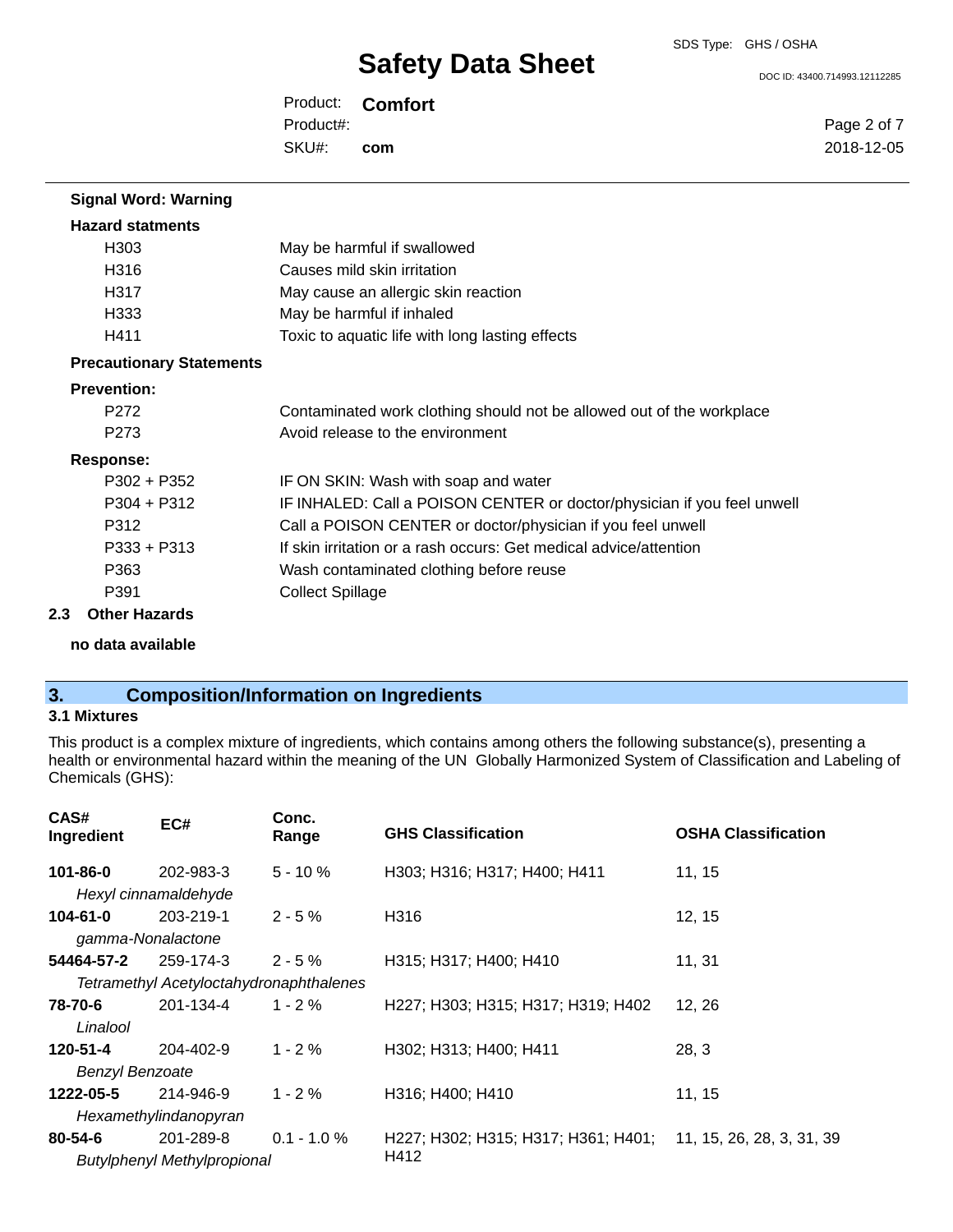SDS Type: GHS / OSHA

DOC ID: 43400.714993.12112285

Product: **Comfort** SKU#: Product#: **com**

Page 3 of 7 2018-12-05

| <b>CAS#</b><br>Ingredient              | EC#       | Conc.<br>Range | <b>GHS Classification</b>          | <b>OSHA Classification</b> |
|----------------------------------------|-----------|----------------|------------------------------------|----------------------------|
| 19870-74-7                             | 243-384-7 | $0.1 - 1.0 \%$ | H317; H400; H410                   | 15                         |
| Cedrol methyl ether                    |           |                |                                    |                            |
| 58567-11-6                             | 261-332-1 | $0.1 - 1.0 \%$ | H315; H317; H401; H411             | 12                         |
| Formaldehyde cyclododecyl ethyl acetal |           |                |                                    |                            |
| $91 - 64 - 5$                          | 202-086-7 | $0.1 - 1.0 \%$ | H302; H317; H402                   | 12, 15, 2, 26, 31, 9       |
| Coumarin                               |           |                |                                    |                            |
| 68647-72-3                             | 232-433-8 | $0.1 - 1.0 \%$ | H226; H304; H315; H317; H400; H410 | 12, 3, 31                  |
| Limonene                               |           |                |                                    |                            |

See Section 16 for full text of GHS classification codes

Total Hydrocarbon Content (%  $w/w$ ) = 0.58

| 4.  | <b>First Aid Measures</b>                                                  |                                                                                                               |  |
|-----|----------------------------------------------------------------------------|---------------------------------------------------------------------------------------------------------------|--|
| 4.1 | <b>Description of first aid measures</b>                                   |                                                                                                               |  |
|     | Inhalation:                                                                | Remove from exposure site to fresh air and keep at rest.<br>Obtain medical advice.                            |  |
|     | <b>Eye Exposure:</b>                                                       | Flush immediately with water for at least 15 minutes.<br>Contact physician if symptoms persist.               |  |
|     | <b>Skin Exposure:</b>                                                      | Remove contaminated clothes. Wash thoroughly with water (and soap).<br>Contact physician if symptoms persist. |  |
|     | Ingestion:                                                                 | Rinse mouth with water and obtain medical advice.                                                             |  |
| 4.2 | Most important symptoms and effects, both acute and delayed                |                                                                                                               |  |
|     | <b>Symptoms:</b>                                                           | no data available                                                                                             |  |
|     | Risks:                                                                     | Refer to Section 2.2 "Hazard Statements"                                                                      |  |
| 4.3 | Indication of any immediate medical attention and special treatment needed |                                                                                                               |  |
|     | Treatment:                                                                 | Refer to Section 2.2 "Response"                                                                               |  |
| 5.  | <b>Fire-Fighting measures</b>                                              |                                                                                                               |  |
| 5.1 | <b>Extinguishing media</b>                                                 |                                                                                                               |  |
|     | Suitable:                                                                  | Carbon dioxide (CO2), Dry chemical, Foam                                                                      |  |
|     | <b>Unsuitable</b>                                                          | Do not use a direct water jet on burning material                                                             |  |
|     | 5.2 Special hazards arising from the substance or mixture                  |                                                                                                               |  |
|     | <b>During fire fighting:</b>                                               | Water may be ineffective                                                                                      |  |
|     | 5.3 Advice for firefighters                                                |                                                                                                               |  |
|     | <b>Further information:</b>                                                | Standard procedure for chemical fires                                                                         |  |
| 6.  | <b>Accidental Release Measures</b>                                         |                                                                                                               |  |

### **6.1 Personal precautions, protective equipment and emergency procedures**

Avoid inhalation and contact with skin and eyes. A self-contained breathing apparatus is recommended in case of a major spill.

#### **6.2 Environmental precautions**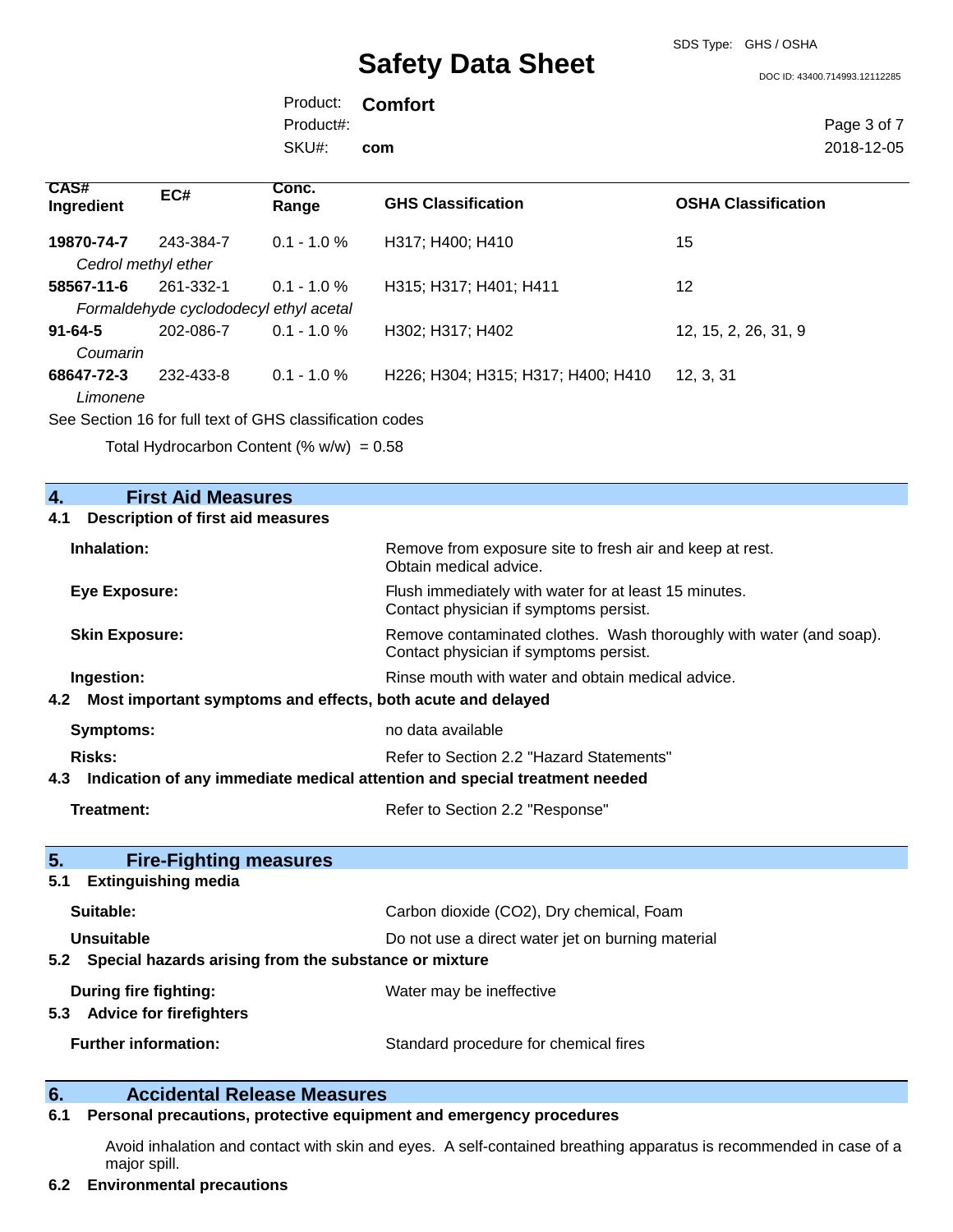DOC ID: 43400.714993.12112285

Product: **Comfort** SKU#: Product#: **com**

Page 4 of 7 2018-12-05

Keep away from drains, soil, and surface and groundwater.

#### **6.3 Methods and materials for containment and cleaning up**

Clean up spillage promptly. Remove ignition sources. Provide adequate ventilation. Avoid excessive inhalation of vapors. Gross spillages should be contained by use of sand or inert powder and disposed of according to the local regulations.

#### **6.4 Reference to other sections**

Not Applicable

## **7. Handling and Storage**

#### **7.1 Precautions for safe handling**

Apply according to good manufacturing and industrial hygiene practices with proper ventilation. Do not drink, eat or smoke while handling. Respect good personal hygiene.

#### **7.2 Conditions for safe storage, including any incompatibilities**

Store in a cool, dry and ventilated area away from heat sources and protected from light in tightly closed original container. Avoid plastic and uncoated metal container. Keep air contact to a minimum.

#### **7.3 Specific end uses**

No information available

#### **8. Exposure Controls/Personal Protection**

#### **8.1 Control parameters**

| <b>Exposure Limits:</b>                               | Contains no substances with occupational exposure limit values                                                                           |
|-------------------------------------------------------|------------------------------------------------------------------------------------------------------------------------------------------|
| <b>Engineering Controls:</b>                          | Use local exhaust as needed.                                                                                                             |
| 8.2 Exposure controls - Personal protective equipment |                                                                                                                                          |
| Eye protection:                                       | Tightly sealed goggles, face shield, or safety glasses with brow guards and side shields, etc.<br>as may be appropriate for the exposure |
| <b>Respiratory protection:</b>                        | Avoid excessive inhalation of concentrated vapors. Apply local ventilation where appropriate.                                            |
| <b>Skin protection:</b>                               | Avoid Skin contact. Use chemically resistant gloves as needed.                                                                           |
|                                                       |                                                                                                                                          |

#### **9. Physical and Chemical Properties**

### **9.1 Information on basic physical and chemical properties**

| Appearance:                  | Liquid                         |
|------------------------------|--------------------------------|
| Odor:                        | Conforms to Standard           |
| Color:                       | Colorless - Yellow Tint (G0-1) |
| <b>Viscosity:</b>            | Liquid                         |
| <b>Freezing Point:</b>       | Not determined                 |
| <b>Boiling Point:</b>        | Not determined                 |
| <b>Melting Point:</b>        | Not determined                 |
| <b>Flashpoint (CCCFP):</b>   | >200 F (93.33 C)               |
| <b>Auto flammability:</b>    | Not determined                 |
| <b>Explosive Properties:</b> | None Expected                  |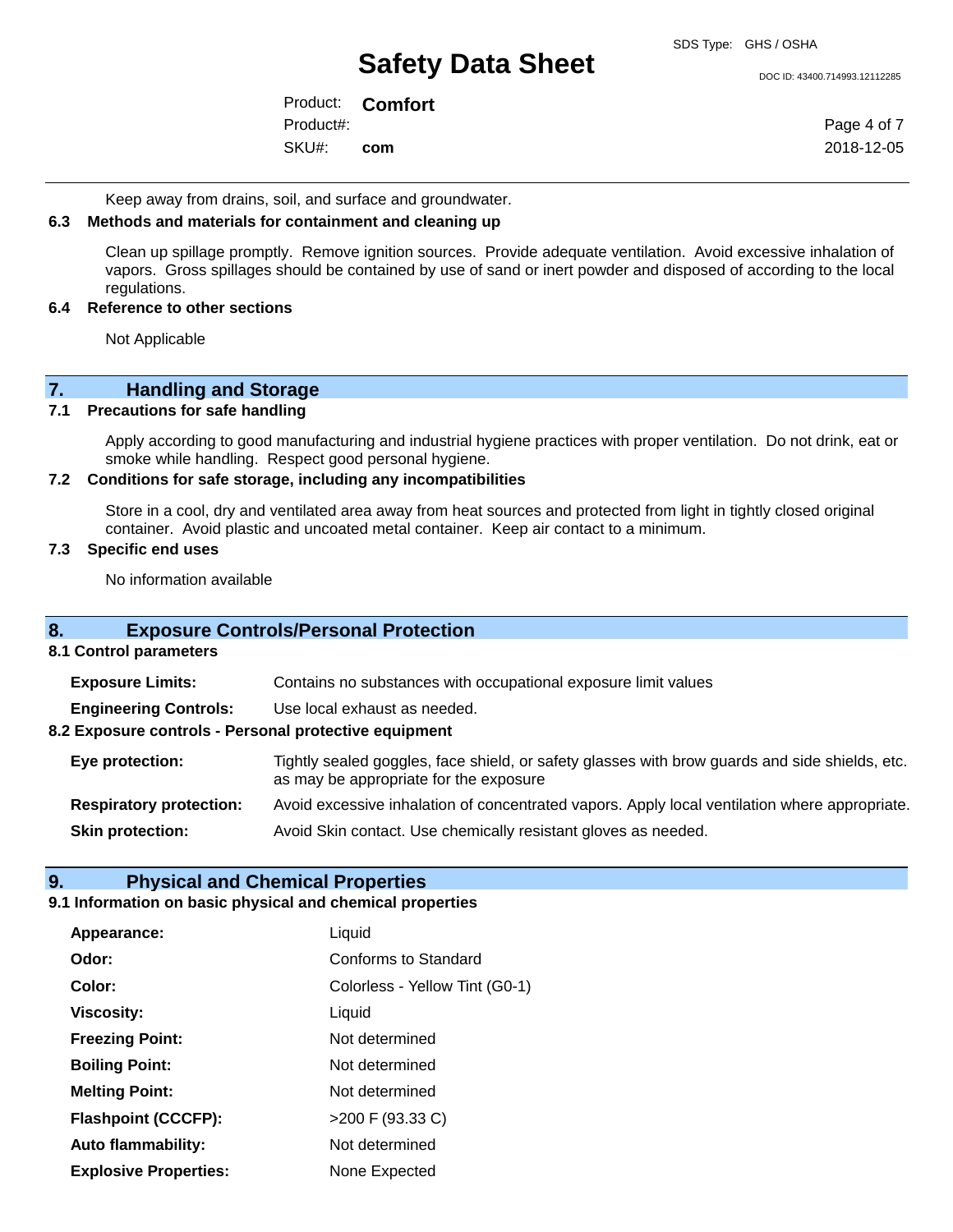| Product:  | <b>Comfort</b> |
|-----------|----------------|
| Product#: |                |
| SKU#:     | com            |

| None Expected |
|---------------|
| 0.0088        |
| 1.3125        |
| 0.9320        |
| 0.9290        |
| 1.4550        |
| Oil           |
|               |

## **10. Stability and Reactivity**

| 10.1 Reactivity                         | None                                               |
|-----------------------------------------|----------------------------------------------------|
| <b>10.2 Chemical stability</b>          | Stable                                             |
| 10.3 Possibility of hazardous reactions | None known                                         |
| 10.4 Conditions to avoid                | None known                                         |
| 10.5 Incompatible materials             | Strong oxidizing agents, strong acids, and alkalis |
| 10.6 Hazardous decomposition products   | None known                                         |

## **11. Toxicological Information**

#### **11.1 Toxicological Effects**

Acute Toxicity Estimates (ATEs) based on the individual Ingredient Toxicity Data utilizing the "Additivity Formula"

| Acute toxicity - Oral - (Rat) mg/kg                | (LD50: 4,832.23) May be harmful if swallowed                                 |
|----------------------------------------------------|------------------------------------------------------------------------------|
| Acute toxicity - Dermal - (Rabbit) mg/kg           | (LD50: 6,662.75) Not classified - the classification criteria are<br>not met |
| Acute toxicity - Inhalation - (Rat) mg/L/4hr       | (LC50: 169.70) May be harmful if inhaled                                     |
| <b>Skin corrosion / irritation</b>                 | Causes mild skin irritation                                                  |
| Serious eye damage / irritation                    | Not classified - the classification criteria are not met                     |
| <b>Respiratory sensitization</b>                   | Not classified - the classification criteria are not met                     |
| <b>Skin sensitization</b>                          | May cause an allergic skin reaction                                          |
| <b>Germ cell mutagenicity</b>                      | Not classified - the classification criteria are not met                     |
| Carcinogenicity                                    | Not classified - the classification criteria are not met                     |
| <b>Reproductive toxicity</b>                       | Not classified - the classification criteria are not met                     |
| Specific target organ toxicity - single exposure   | Not classified - the classification criteria are not met                     |
| Specific target organ toxicity - repeated exposure | Not classified - the classification criteria are not met                     |
| <b>Aspiration hazard</b>                           | Not classified - the classification criteria are not met                     |

## **12. Ecological Information**

**12.1 Toxicity**

Acute acquatic toxicity **Acute acquatic toxicity** Not classified - the classification criteria are not met **Chronic acquatic toxicity Toxic to aquatic life with long lasting effects** 

Page 5 of 7 2018-12-05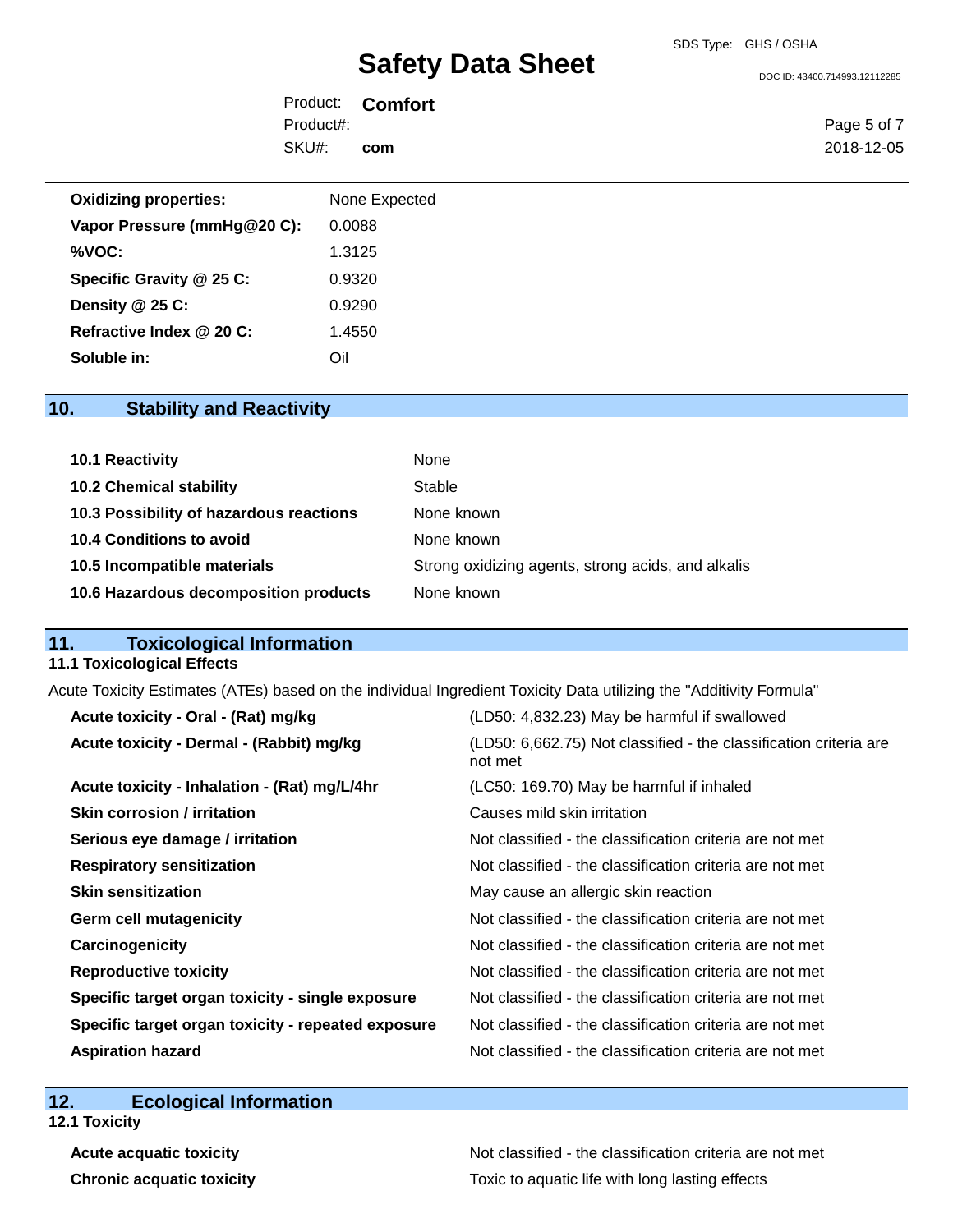SDS Type: GHS / OSHA

DOC ID: 43400.714993.12112285

Product: **Comfort** Product#:

SKU#: **com** Page 6 of 7 2018-12-05

| <b>Toxicity Data on soil</b>       | no data available |
|------------------------------------|-------------------|
| <b>Toxicity on other organisms</b> | no data available |
|                                    |                   |
| 12.2 Persistence and degradability | no data available |
| 12.3 Bioaccumulative potential     | no data available |
| 12.4 Mobility in soil              | no data available |
| 12.5 Other adverse effects         | no data available |

## **13. Disposal Conditions**

#### **13.1 Waste treatment methods**

Do not allow product to reach sewage systems. Dispose of in accordance with all local and national regulations. Send to a licensed waste management company.The product should not be allowed to enter drains, water courses or the soil. Do not contaminate ponds, waterways or ditches with chemical or used container.

## **14. Transport Information**

| Regulator                                                                                                                |            | <b>Class</b>                                                          | <b>Pack Group</b> | <b>Sub Risk</b>                                              | UN-nr.        |  |  |
|--------------------------------------------------------------------------------------------------------------------------|------------|-----------------------------------------------------------------------|-------------------|--------------------------------------------------------------|---------------|--|--|
| U.S. DOT (Non-Bulk)                                                                                                      |            | Not Regulated - Not Dangerous Goods                                   |                   |                                                              |               |  |  |
| Chemicals NOI                                                                                                            |            |                                                                       |                   |                                                              |               |  |  |
| <b>ADR/RID (International Road/Rail)</b>                                                                                 |            |                                                                       |                   |                                                              |               |  |  |
| <b>Environmentally Hazardous</b><br>Liquid, n.o.s.                                                                       | Substance, | 9                                                                     | $\mathbf{III}$    |                                                              | <b>UN3082</b> |  |  |
| <b>IATA (Air Cargo)</b>                                                                                                  |            |                                                                       |                   |                                                              |               |  |  |
| <b>Environmentally Hazardous</b><br>Liquid, n.o.s.<br><b>IMDG (Sea)</b>                                                  | Substance, | 9                                                                     | $\mathbf{III}$    |                                                              | <b>UN3082</b> |  |  |
| <b>Environmentally Hazardous</b><br>Liquid, n.o.s.                                                                       | Substance, | 9                                                                     | III               |                                                              | <b>UN3082</b> |  |  |
| 15.<br><b>Regulatory Information</b>                                                                                     |            |                                                                       |                   |                                                              |               |  |  |
| <b>U.S. Federal Regulations:</b>                                                                                         |            |                                                                       |                   |                                                              |               |  |  |
| <b>TSCA (Toxic Substance Control Act):</b>                                                                               |            |                                                                       |                   | All components of the substance/mixture are listed or exempt |               |  |  |
| 40 CFR(EPCRA, SARA, CERCLA and CAA)<br>This product contains NO components of concern.<br><b>U.S. State Regulations:</b> |            |                                                                       |                   |                                                              |               |  |  |
| <b>California Proposition 65 Warning</b><br>123-35-3(NF 204-622-5 $\leq$ 81 ppm<br><b>Canadian Regulations:</b>          |            | This product contains the following components:<br>beta-Myrcene (NFS) |                   |                                                              |               |  |  |
| <b>DSL/NDSL</b>                                                                                                          |            |                                                                       |                   | 102.00% of the components are listed or exempt.              |               |  |  |